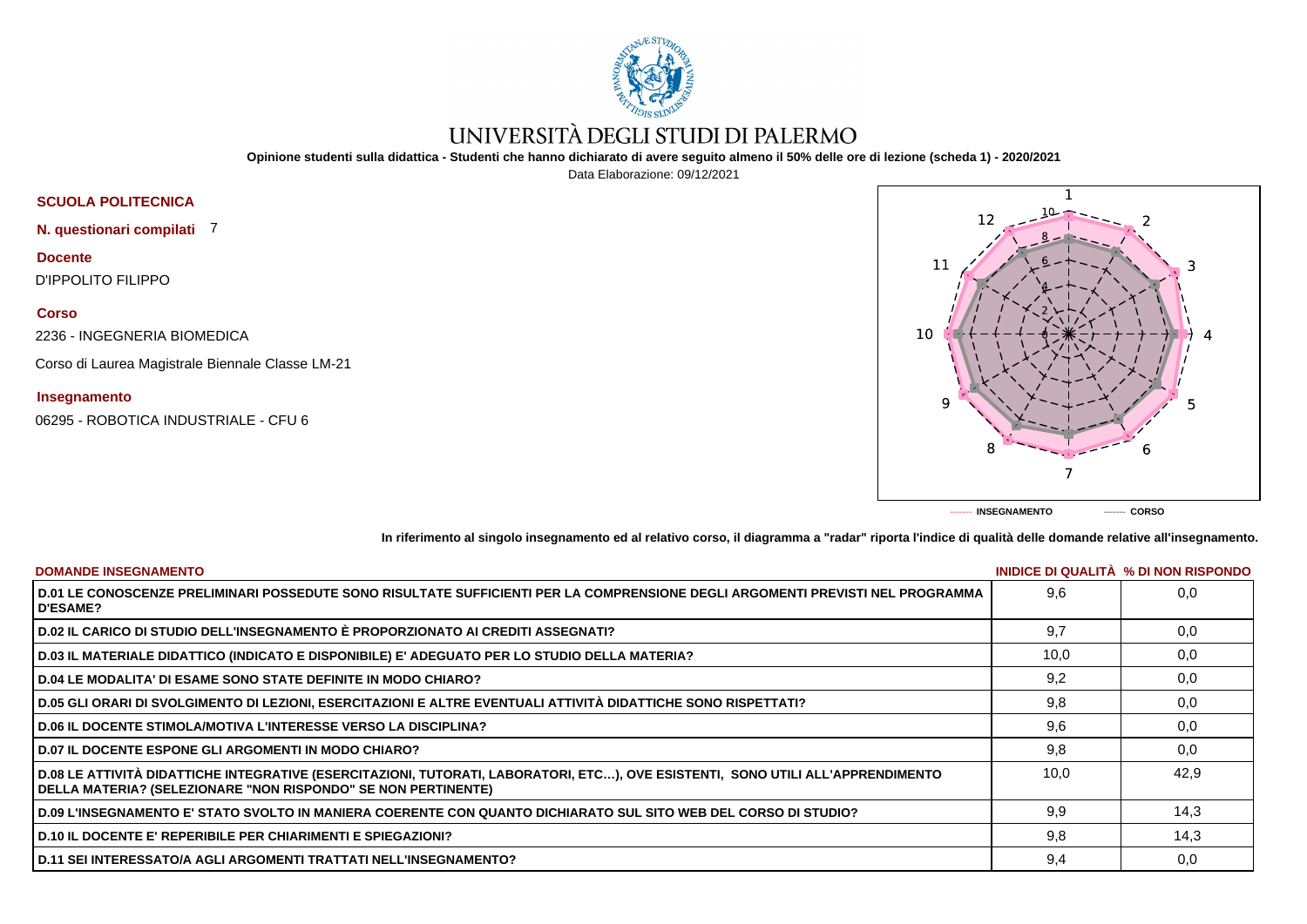**DOMANDE INSEGNAMENTO INIDICE DI QUALITÀ % DI NON RISPONDO**

**D.12 SEI COMPLESSIVAMENTE SODDISFATTO DI COME E' STATO SVOLTO QUESTO INSEGNAMENTO, ANCHE NEL CASO IN CUI QUESTO SIA STATO FRUITO CON MODALITA' A DISTANZA?**

## **INFO STUDENTE E SUGGERIMENTI**

|                                                                                                                                                             | 1° IN CORSO                                 |                                          | 2° IN CORSO                                | 3° IN CORSO                                                                                                       |                             | 4° IN CORSO                                                                                          |         |     | 5° IN CORSO                                               |                             |                                                                                                                                                              | 6° IN CORSO                               |     | <b>FUORI CORSO</b>  |
|-------------------------------------------------------------------------------------------------------------------------------------------------------------|---------------------------------------------|------------------------------------------|--------------------------------------------|-------------------------------------------------------------------------------------------------------------------|-----------------------------|------------------------------------------------------------------------------------------------------|---------|-----|-----------------------------------------------------------|-----------------------------|--------------------------------------------------------------------------------------------------------------------------------------------------------------|-------------------------------------------|-----|---------------------|
| <b>D.02 ANNO DI CORSO</b>                                                                                                                                   | 0,0                                         |                                          | 100,0<br>0,0                               |                                                                                                                   |                             | 0,0                                                                                                  |         | 0,0 |                                                           |                             |                                                                                                                                                              | 0,0                                       |     | 0,0                 |
|                                                                                                                                                             | <b>LICEO</b><br><b>CLASSICO</b>             | <b>LICEO SOCIO-</b><br><b>PEDAGOGICO</b> | <b>IST. TECNICO</b><br><b>PER GEOMETRI</b> | <b>LICEO</b><br><b>SCIENTIFICO</b>                                                                                |                             | <b>IST. TECNICO</b>                                                                                  |         |     | IST.<br><b>COMMERCIALE PROFESSIONALE</b>                  |                             | <b>ALTRI LICEI</b>                                                                                                                                           | <b>IST. TECNICO</b><br><b>INDUSTRIALE</b> |     | <b>ALTRO</b>        |
| <b>D.01 SCUOLA SECONDARIA DI</b><br><b>PROVENIENZA</b>                                                                                                      | 0,0<br>0,0                                  |                                          | 14,3                                       | 85,7                                                                                                              | 0,0                         |                                                                                                      | 0,0     |     | 0,0                                                       |                             | 0,0                                                                                                                                                          |                                           | 0,0 |                     |
|                                                                                                                                                             | <b>IN SEDE</b>                              |                                          |                                            |                                                                                                                   | <b>FUORI SEDE PENDOLARE</b> |                                                                                                      |         |     |                                                           | <b>FUORI SEDE STANZIALE</b> |                                                                                                                                                              |                                           |     |                     |
| <b>D.02 RESIDENZA</b>                                                                                                                                       |                                             | 14,3                                     |                                            |                                                                                                                   |                             | 42,9                                                                                                 |         |     |                                                           |                             |                                                                                                                                                              | 42,9                                      |     |                     |
|                                                                                                                                                             | $0 - 30$                                    | $31 - 60$                                | 61-90                                      | $91 - 120$                                                                                                        |                             | 121-150                                                                                              | 151-180 |     | 181-210                                                   |                             | 211-240                                                                                                                                                      | 241-270                                   |     | 271-300             |
| <b>D.03 NUMERO TOTALE DI CREDITI</b><br><b>ACQUISITI ALLA DATA DELLA</b><br><b>RILEVAZIONE</b>                                                              | 28,6                                        | 71,4                                     | 0,0                                        | 0,0                                                                                                               |                             | 0,0                                                                                                  | 0,0     |     | 0,0                                                       |                             | 0,0                                                                                                                                                          | 0,0                                       |     | 0,0                 |
|                                                                                                                                                             | <b>ESCLUSIVAMENTE IN</b><br><b>PRESENZA</b> |                                          |                                            | SIMULTANEAMENTE IN<br>PRESENZA O IN MODALITÀ<br><b>BLENDED (IN PARTE A</b><br><b>DISTANZA)</b>                    |                             | <b>ESCLUSIVAMENTE A</b><br><b>DISTANZA,</b><br><b>PREVALENTEMENTE IN</b><br><b>MODALITÀ SINCRONA</b> |         |     | <b>MODALITÀ ASINCRONA (CON</b>                            | <b>DISTANZA,</b>            | <b>ESCLUSIVAMENTE A</b><br><b>PREVALENTEMENTE IN</b><br><b>PUBBLICAZIONE DI LEZIONI</b><br><b>REGISTRATE ED EVENTUALI</b><br><b>INCONTRI CON IL DOCENTE)</b> |                                           |     | <b>NON RISPONDO</b> |
| <b>D.13 L'INSEGNAMENTO È STATO</b><br><b>EROGATO DAL DOCENTE</b>                                                                                            | 0,0                                         |                                          |                                            | 57,1                                                                                                              |                             | 14,3                                                                                                 |         |     |                                                           | 0,0                         |                                                                                                                                                              |                                           |     | 28,6                |
|                                                                                                                                                             | <b>INTERAMENTE IN PRESENZA</b>              |                                          |                                            | <b>PREVALENTEMENTE IN</b><br>PRESENZA (PER OLTRE IL 75% E PARZIALMENTE A DISTANZA<br><b>DEL MONTE ORE TOTALE)</b> |                             | (CIRCA IL 50% DELLE ORE PER<br><b>CIASCUNA MODALITÀ)</b>                                             |         |     | <b>PARZIALMENTE IN PRESENZA ESCLUSIVAMENTE A DISTANZA</b> |                             |                                                                                                                                                              |                                           |     | <b>NON RISPONDO</b> |
| <b>D.14 IN CASO DI DIDATTICA</b><br>"BLENDED" O DI LEZIONI RESE<br>DISPONIBILI IN PIATTAFORMA, HAI<br><b>SCELTO DI FREQUENTARE</b><br><b>L'INSEGNAMENTO</b> | 0,0                                         |                                          |                                            | 0,0                                                                                                               |                             | 28,6                                                                                                 |         |     |                                                           | 57,1                        |                                                                                                                                                              |                                           |     | 14,3                |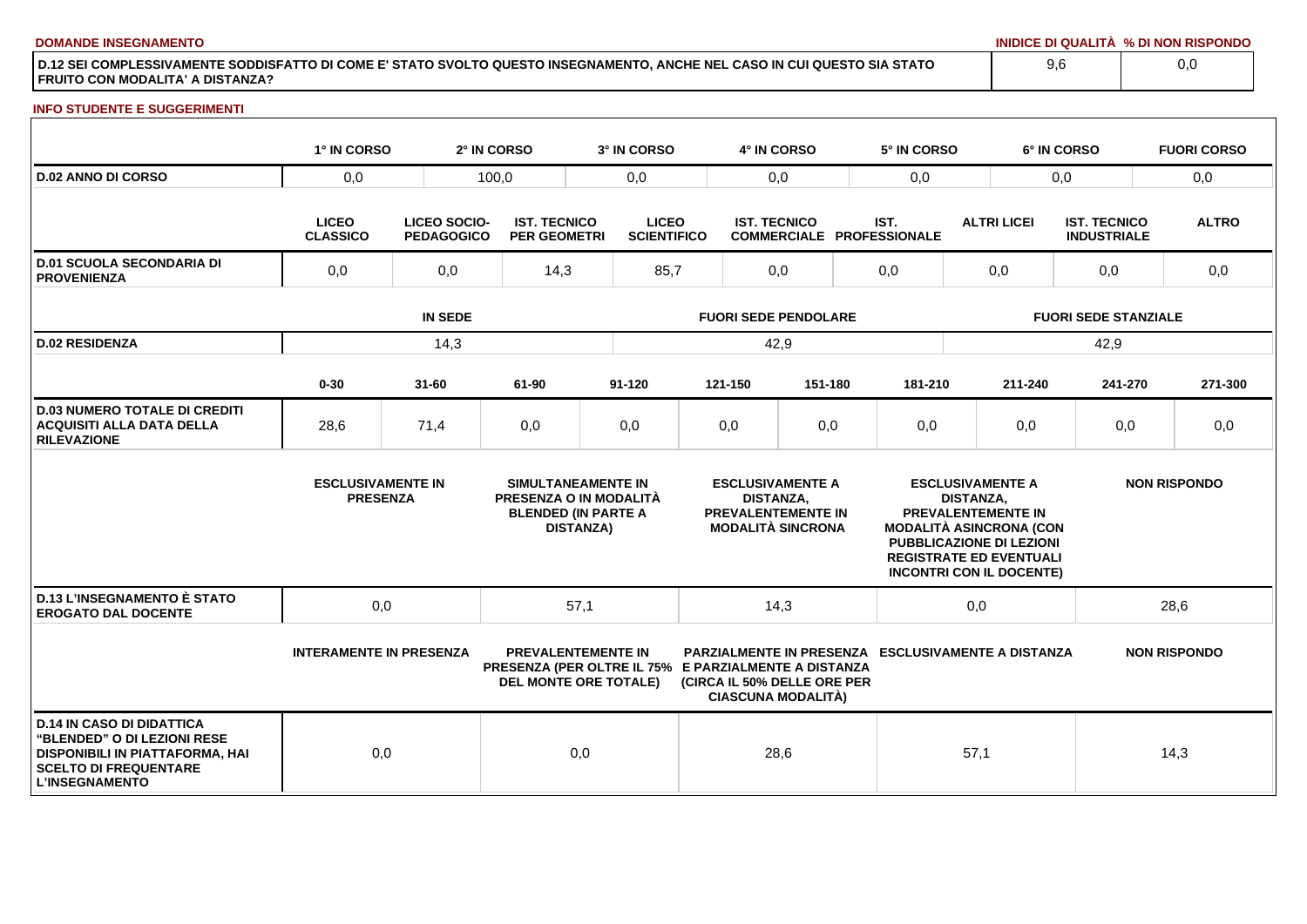|                                                                                                                                                                                                             |                                                                                                                           | SÌ               |     | <b>NO</b>                                                                            |                                                                               |      |                                                                |                                                                  |                                                             | <b>SOLO IN PARTE</b>                                                            |              | <b>NON RISPONDO</b> |                     |  |                               |
|-------------------------------------------------------------------------------------------------------------------------------------------------------------------------------------------------------------|---------------------------------------------------------------------------------------------------------------------------|------------------|-----|--------------------------------------------------------------------------------------|-------------------------------------------------------------------------------|------|----------------------------------------------------------------|------------------------------------------------------------------|-------------------------------------------------------------|---------------------------------------------------------------------------------|--------------|---------------------|---------------------|--|-------------------------------|
| <b>D.15 INDIPENDENTEMENTE DALLA</b><br>MODALITÀ DI EROGAZIONE<br>DELL'INSEGNAMENTO, IL DOCENTE<br>HA RESO DISPONIBILI LE SUE LEZIONI<br><b>REGISTRATE SU PIATTAFORMA?</b>                                   |                                                                                                                           | 100,0            |     |                                                                                      | 0,0                                                                           |      |                                                                |                                                                  | 0,0                                                         |                                                                                 |              |                     | 0,0                 |  |                               |
|                                                                                                                                                                                                             | <b>TRAMITE</b><br><b>RICEVIMENTO SU</b><br>PIATTAFORMA,<br><b>NEGLI ORARI</b><br><b>PREDEFINITI DAL</b><br><b>DOCENTE</b> |                  |     | <b>TRAMITE</b><br><b>APPUNTAMENTI A</b><br><b>RICHIESTA SU</b><br><b>PIATTAFORMA</b> | <b>TRAMITE EMAIL</b>                                                          |      |                                                                | <b>TRAMITE CHAT O</b><br>PER TELEFONO, SU<br><b>APPUNTAMENTO</b> | DURANTE LE LEZIONI DURANTE LE LEZIONI<br><b>IN PRESENZA</b> |                                                                                 |              | A DISTANZA          |                     |  | <b>NON RISPONDO</b>           |
| D.16 CON QUALI MODALITÀ HAI<br><b>INTERAGITO PREVALENTEMENTE CON</b><br>IL DOCENTE DURANTE LA FASE DI<br><b>SVOLGIMENTO DELL'INSEGNAMENTO?</b>                                                              | 14,3<br>14,3                                                                                                              |                  | 0,0 |                                                                                      | 0,0                                                                           | 28,6 |                                                                |                                                                  | 14,3                                                        |                                                                                 | 28,6         |                     |                     |  |                               |
|                                                                                                                                                                                                             | $\mathbf{1}$                                                                                                              | $\mathbf{2}$     |     | 3                                                                                    | 4                                                                             | 5    |                                                                | 6                                                                | $\overline{7}$                                              | 8                                                                               |              | 9                   | 10                  |  | <b>NON</b><br><b>RISPONDO</b> |
| D.17 IL DOCENTE TI E SEMBRATO A<br><b>SUO AGIO NELLA GESTIONE DELLA</b><br><b>DIDATTICA A DISTANZA?</b>                                                                                                     | 0,0                                                                                                                       | 0,0              |     | 0,0                                                                                  | 0,0                                                                           | 0,0  |                                                                | 0,0                                                              | 28,6                                                        | 14,3                                                                            |              | 28,6                | 28,6                |  | 0,0                           |
|                                                                                                                                                                                                             | <b>NELLA STESSA CITTÀ SEDE</b>                                                                                            | <b>DEL CORSO</b> |     |                                                                                      | IN UN'ALTRA CITTÀ/PAESE,<br><b>ENTRO 50 KM DALLA SEDE</b><br><b>DEL CORSO</b> |      | IN UN'ALTRA CITTÀ/PAESE, A<br>PIÙ DI 50 KM DALLA SEDE DEL      | <b>CORSO</b>                                                     |                                                             | IN UN ALTRO PAESE UE O<br><b>NON RISPONDO</b><br><b>EXTRA UE</b>                |              |                     |                     |  |                               |
| <b>D.18 NEL PERIODO DI FREQUENZA</b><br>DELL'INSEGNAMENTO HAI ABITATO<br><b>PREVALENTEMENTE:</b>                                                                                                            |                                                                                                                           | 28,6             |     |                                                                                      | 28,6                                                                          |      |                                                                | 42,9                                                             |                                                             | 0,0                                                                             |              |                     | 0,0                 |  |                               |
|                                                                                                                                                                                                             | <b>UNO SPAZIO PRIVATO</b>                                                                                                 |                  |     | SI, HO AVUTO A DISPOSIZIONE SI, HO AVUTO A DISPOSIZIONE SI, HO AVUTO A DISPOSIZIONE  | UNO SPAZIO CONDIVISO CON<br><b>ORARI A ROTAZIONE</b>                          |      | <b>UNO SPAZIO CONDIVISO E</b><br><b>CON SOVRAPPOSIZIONE DI</b> | <b>ORARI</b>                                                     |                                                             | <b>NO, NON HO AVUTO A</b><br><b>DISPOSIZIONE UNO SPAZIO</b><br><b>SPECIFICO</b> |              |                     | <b>NON RISPONDO</b> |  |                               |
| <b>D.19 NELL'ALLOGGIO IN CUI HAI</b><br><b>ABITATO HAI AVUTO A DISPOSIZIONE</b><br>UNO SPAZIO NEL QUALE POTERE<br>SVOLGERE EVENTUALI ATTIVITÀ DI<br>STUDIO A DISTANZA (LEZIONI,<br>COLLOQUI CON DOCENTI, )? |                                                                                                                           | 71,4             |     |                                                                                      | 0,0                                                                           |      |                                                                | 0,0                                                              |                                                             | 0,0                                                                             |              |                     | 28,6                |  |                               |
|                                                                                                                                                                                                             |                                                                                                                           | PC               |     |                                                                                      | <b>TABLET</b>                                                                 |      |                                                                | <b>SMARTPHONE</b>                                                |                                                             |                                                                                 | <b>ALTRO</b> |                     |                     |  | <b>NON RISPONDO</b>           |
| <b>D.20 DURANTE LA FREQUENZA</b><br><b>DELL'INSEGNAMENTO QUALE</b><br>STRUMENTAZIONE HAI UTILIZZATO IN<br><b>CASA PIÙ FREQUENTEMENTE?</b>                                                                   |                                                                                                                           | 100,0            |     |                                                                                      | 0,0                                                                           |      |                                                                | 0,0                                                              |                                                             | 0,0                                                                             |              |                     | 0,0                 |  |                               |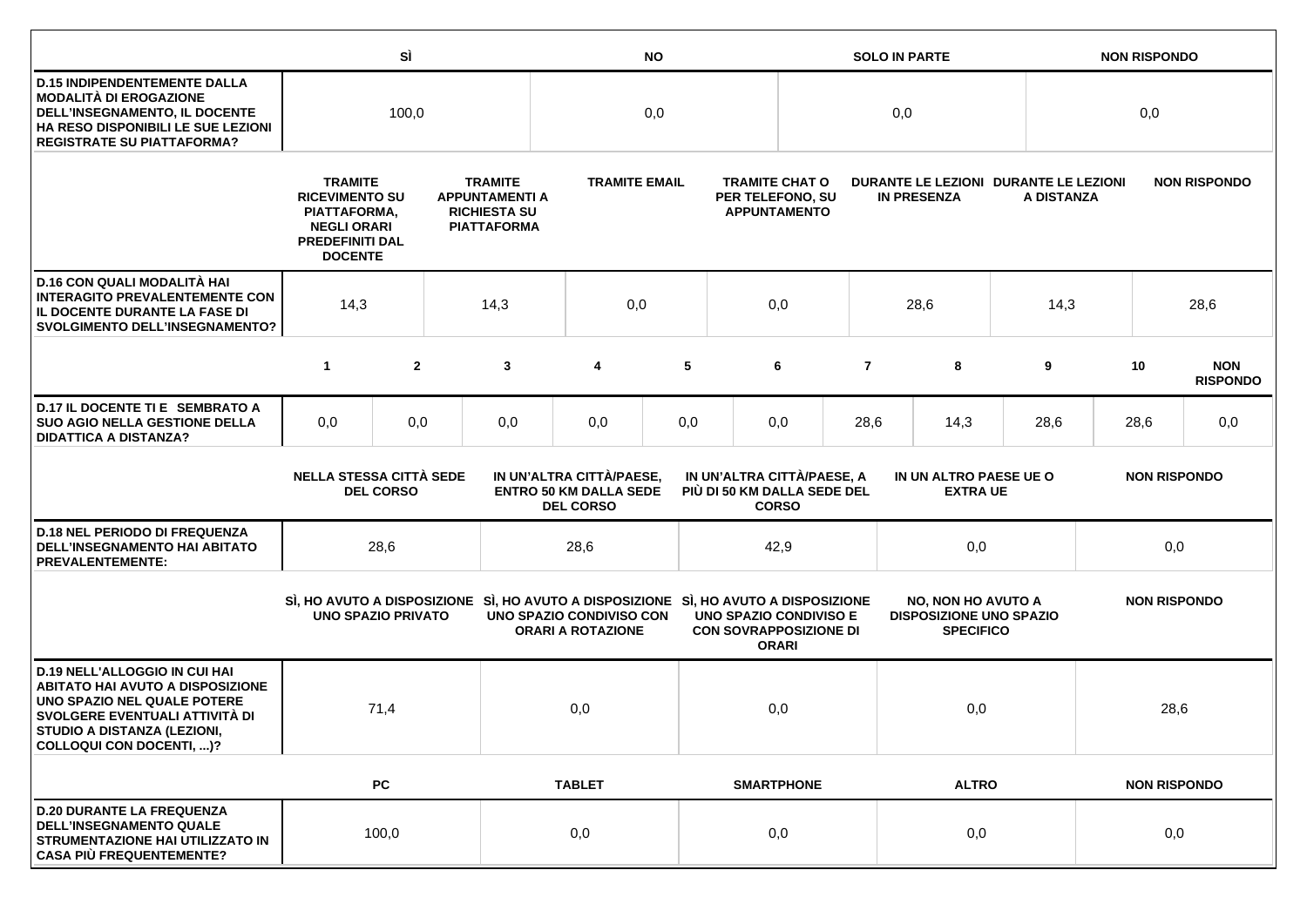|                                                                                                                                                                                                                                                                                    |             | AD USO ESCLUSIVAMENTE<br><b>PERSONALE</b> |              | AD USO CONDIVISO, CON<br><b>ORARI A ROTAZIONE</b> | AD USO CONDIVISO, CON<br>SOVRAPPOSIZIONE DI ORARI |                     |                     |  | <b>NON HO AVUTO A</b><br><b>DISPOSIZIONE IN CASA</b><br><b>ALCUNO STRUMENTO</b> |                     | <b>NON RISPONDO</b> |                               |  |  |  |
|------------------------------------------------------------------------------------------------------------------------------------------------------------------------------------------------------------------------------------------------------------------------------------|-------------|-------------------------------------------|--------------|---------------------------------------------------|---------------------------------------------------|---------------------|---------------------|--|---------------------------------------------------------------------------------|---------------------|---------------------|-------------------------------|--|--|--|
| <b>D.21 CON QUALE MODALITÀ DI</b><br>UTILIZZO HAI AVUTO A DISPOSIZIONE<br>IN CASA UN PC/TABLET?                                                                                                                                                                                    | 100,0       |                                           |              | 0,0                                               | 0,0                                               |                     |                     |  |                                                                                 |                     |                     | 0,0                           |  |  |  |
|                                                                                                                                                                                                                                                                                    | $\mathbf 1$ | $\mathbf{2}$                              | $\mathbf{3}$ | 4                                                 | 5                                                 | 6                   | $\overline{7}$      |  | 8                                                                               | 9                   | 10                  | <b>NON</b><br><b>RISPONDO</b> |  |  |  |
| <b>D.22 LE APPARECCHIATURE</b><br>(COMPUTER, TABLET, TELEFONINO) E<br>LA CONNESSIONE INTERNET A TUA<br><b>DISPOSIZIONE TI HANNO PERMESSO</b><br>DI FRUIRE IN MODO SODDISFACENTE<br>(AUDIO, VIDEO, INTERATTIVITÀ) DELLE<br>ATTIVITÀ DELL'INSEGNAMENTO<br><b>EROGATE A DISTANZA?</b> | 0,0         | 0,0                                       | 0,0          | 0,0                                               | 0,0                                               | 28,6                | 0,0                 |  | 0,0                                                                             | 42,9                | 28,6                | 0,0                           |  |  |  |
|                                                                                                                                                                                                                                                                                    |             | SI<br><b>NO</b>                           |              |                                                   |                                                   |                     |                     |  |                                                                                 | <b>NON RISPONDO</b> |                     |                               |  |  |  |
| <b>D.23 SUGGERISCI DI ALLEGGERIRE IL</b><br><b>CARICO DIDATTICO COMPLESSIVO</b>                                                                                                                                                                                                    |             | 0,0<br>71,4                               |              |                                                   |                                                   |                     |                     |  | 28,6                                                                            |                     |                     |                               |  |  |  |
|                                                                                                                                                                                                                                                                                    |             | SI<br><b>NO</b>                           |              |                                                   |                                                   |                     |                     |  | <b>NON RISPONDO</b>                                                             |                     |                     |                               |  |  |  |
| <b>D.24 SUGGERISCI DI AUMENTARE</b><br>L'ATTIVITA' DI SUPPORTO DIDATTICO                                                                                                                                                                                                           |             | 0,0                                       |              |                                                   | 57,1                                              |                     |                     |  |                                                                                 | 42,9                |                     |                               |  |  |  |
|                                                                                                                                                                                                                                                                                    |             | <b>SI</b><br><b>NO</b>                    |              |                                                   |                                                   |                     |                     |  |                                                                                 |                     | <b>NON RISPONDO</b> |                               |  |  |  |
| <b>D.25 SUGGERISCI DI FORNIRE PIU'</b><br><b>CONOSCENZE DI BASE</b>                                                                                                                                                                                                                |             | 0,0                                       |              |                                                   | 57,1                                              |                     |                     |  |                                                                                 | 42,9                |                     |                               |  |  |  |
|                                                                                                                                                                                                                                                                                    |             | SI                                        |              | <b>NO</b>                                         |                                                   |                     |                     |  |                                                                                 | <b>NON RISPONDO</b> |                     |                               |  |  |  |
| <b>D.26 SUGGERISCI DI ELIMINARE DAL</b><br>PROGRAMMA ARGOMENTI GIA'<br>TRATTATI IN ALTRI INSEGNAMENTI                                                                                                                                                                              |             | 14,3                                      | 42,9         |                                                   |                                                   |                     |                     |  | 42,9                                                                            |                     |                     |                               |  |  |  |
|                                                                                                                                                                                                                                                                                    |             | SI                                        |              |                                                   |                                                   | <b>NO</b>           | <b>NON RISPONDO</b> |  |                                                                                 |                     |                     |                               |  |  |  |
| <b>D.27 SUGGERISCI DI MIGLIORARE IL</b><br><b>COORDINAMENTO CON ALTRI</b><br><b>INSEGNAMENTI</b>                                                                                                                                                                                   |             | 0,0                                       |              |                                                   | 42,9                                              |                     |                     |  |                                                                                 | 57,1                |                     |                               |  |  |  |
|                                                                                                                                                                                                                                                                                    |             | SI                                        |              |                                                   | <b>NO</b>                                         | <b>NON RISPONDO</b> |                     |  |                                                                                 |                     |                     |                               |  |  |  |
| <b>D.28 SUGGERISCI DI MIGLIORARE LA</b><br><b>QUALITA' DEL MATERIALE DIDATTICO</b>                                                                                                                                                                                                 |             | 0,0                                       |              |                                                   | 57,1                                              |                     |                     |  |                                                                                 | 42,9                |                     |                               |  |  |  |